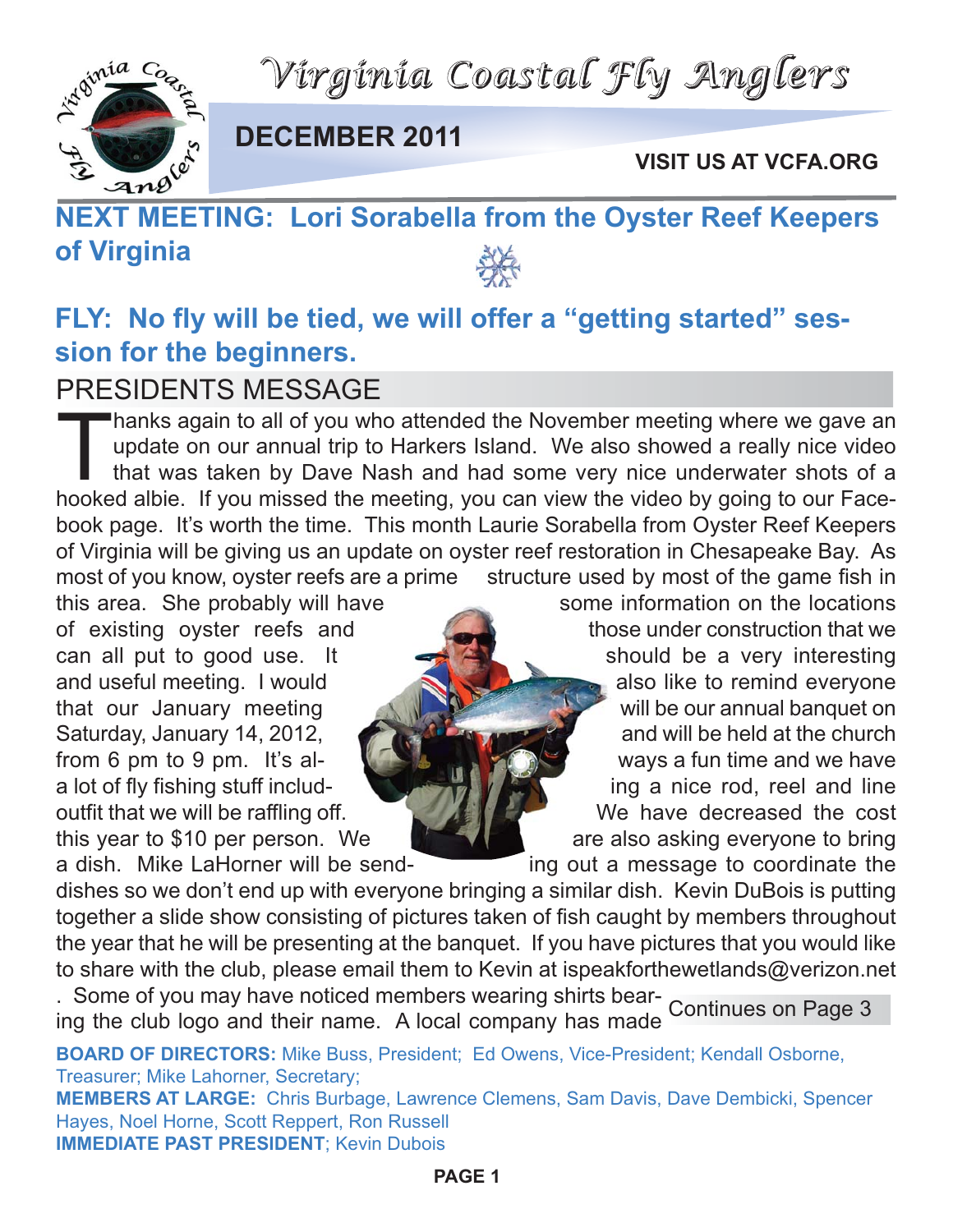# **RENEWAL TIME**

It is time to renew you membership. The good news is the membership fee has not been increased and remains **\$30.00** for a family membership. Please take a minute and complete the attached renewal form and send a check to keep us going.

# **MEMBERSHIP HAS IT'S REWARDS!**

|                |                       | WHAT NOWI                                       |                                                                                                                                                                                         |
|----------------|-----------------------|-------------------------------------------------|-----------------------------------------------------------------------------------------------------------------------------------------------------------------------------------------|
|                | <b>Please Circle:</b> | <b>Example 18 New Member</b>                    | Renewal                                                                                                                                                                                 |
| Phone          |                       | Email                                           |                                                                                                                                                                                         |
| City           |                       | $STATE$ $Zip$                                   |                                                                                                                                                                                         |
| <b>ADDRESS</b> |                       |                                                 |                                                                                                                                                                                         |
|                |                       |                                                 |                                                                                                                                                                                         |
| NAME/S:        |                       |                                                 |                                                                                                                                                                                         |
| 2866           |                       |                                                 |                                                                                                                                                                                         |
|                |                       |                                                 | with a check made payable to VCFA. You can bring the completed form and check to the next<br>meeting, or mail it to or club treasurer at VCFA, P.O. Box 2866, Virginia Beach, VA 23450- |
|                |                       |                                                 | Membership is \$30.00 annually and includes all family members. Please complete this form                                                                                               |
| Date:          |                       |                                                 |                                                                                                                                                                                         |
|                |                       | Virginia Coastal Fly Anglers MEMBERSHIP RENEWAL |                                                                                                                                                                                         |
|                |                       |                                                 |                                                                                                                                                                                         |

## **WHAT NOW!**

**I am planning the schedule for pre meeting events (Fly of the month, etc...) If there is a particular pattern you want to see, a technique you want to learn, or a fly you would like to tie and share with your fellow anglers, now is the time to speak up.**

**Send me your suggestions and ideas to VirginiaCoastalFlyAnlglers@gmail.com today! I hope to make the sessions beneficial to everyone and the more input and participation the better the experience will be for everyone.**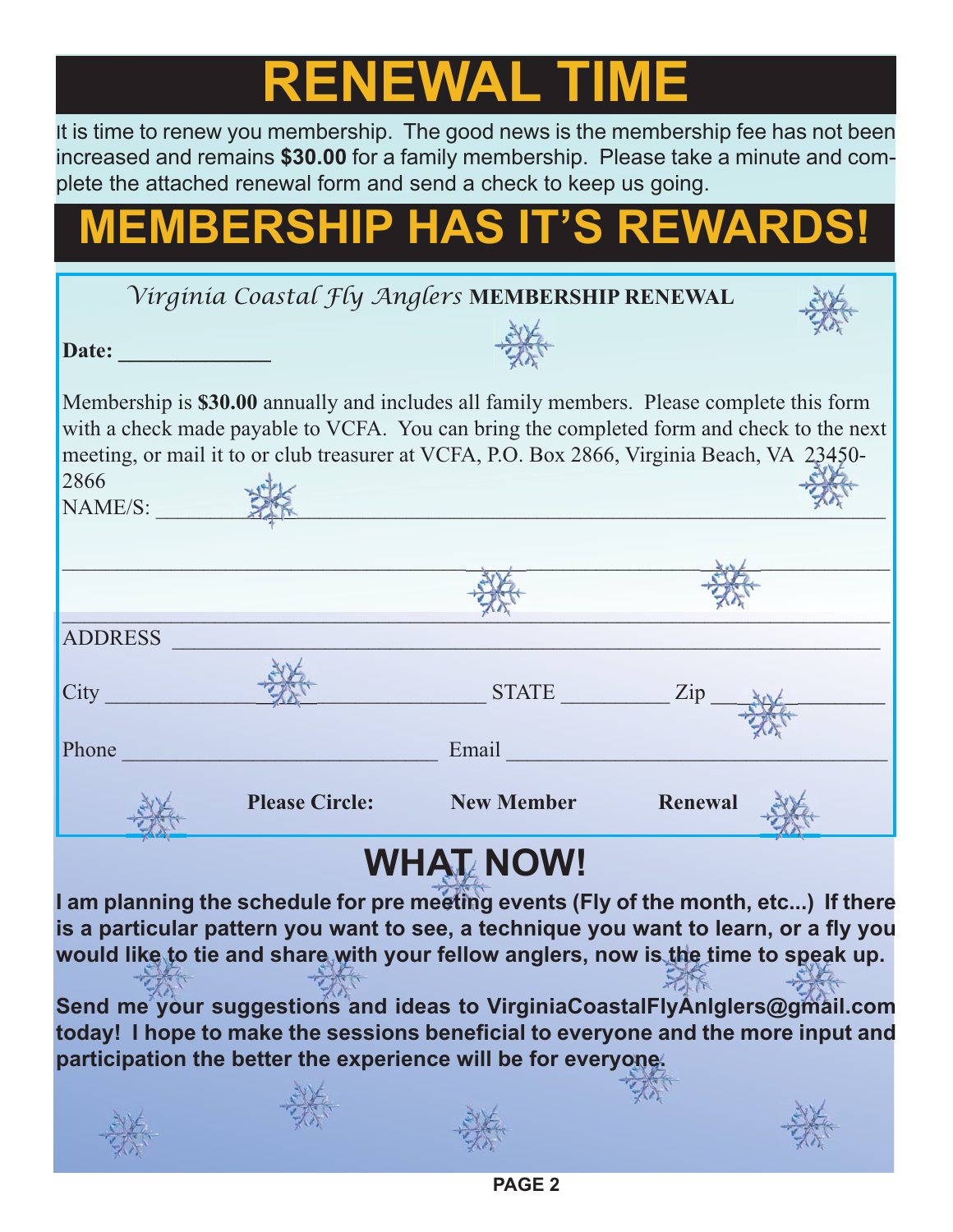#### PRESIDENTS MESSAGE (Continued from Page 1)

this service available to our members for a terrific price of \$7.50 for just the club logo and \$3 to add your name. You can have the logo and name put on shirts you already own and do not have to purchase a shirt for this service. If you are interested in taking advantage of this offer, please see Dave Dembicki or shoot him an email at dembickiDM@yahoo.com. We also held the election of our officers at our November meeting and I would like to congratulate all of those who stepped up and volunteered to serve for another year and for receiving a vote of confidence from the membership. Here is the list of newly elected officers: President, Mike Buss, Vice President, Sam Davis, Treasurer, Kendall Osborne, and Secretary, Larry Clemens; Board of Directors, Ed Owens, Mike LaHorner, Kevin Dubois, Chris Burbage, Dave Dembicki, Andy Kallgren, Ron Russell, and Scott Reppert. The installation of officers will occur at the annual banquet in January. I would also like to remind everyone that it is dues paying time again and the cost is still the same, \$30 per year and you can save a postage stamp and pay at any meeting. The fall fishing season is in full swing with lots of action available to all of us who can get out. Larry Clemens and I were out last weekend and saw a lot of fish in the light line and it will just get better and better as the fish from up north find their way into the Bay. But you do need to get out if you want to take advantage of some of the best striper fishing of the year. At any rate, the big stripers are entering the Bay and now is the time to plan a trip, so contact a club member and get out, and, of course, be sure to post your results on our Facebook page along with some pictures! I hope to see you all on December 15. Until then, thanks and tight lines to all! Mike Buss

## HAVE A HAPPY AND SAFE HOLIDAY SEASON WITH ALL THE BEST CATCHES IN THE NEW YEAR!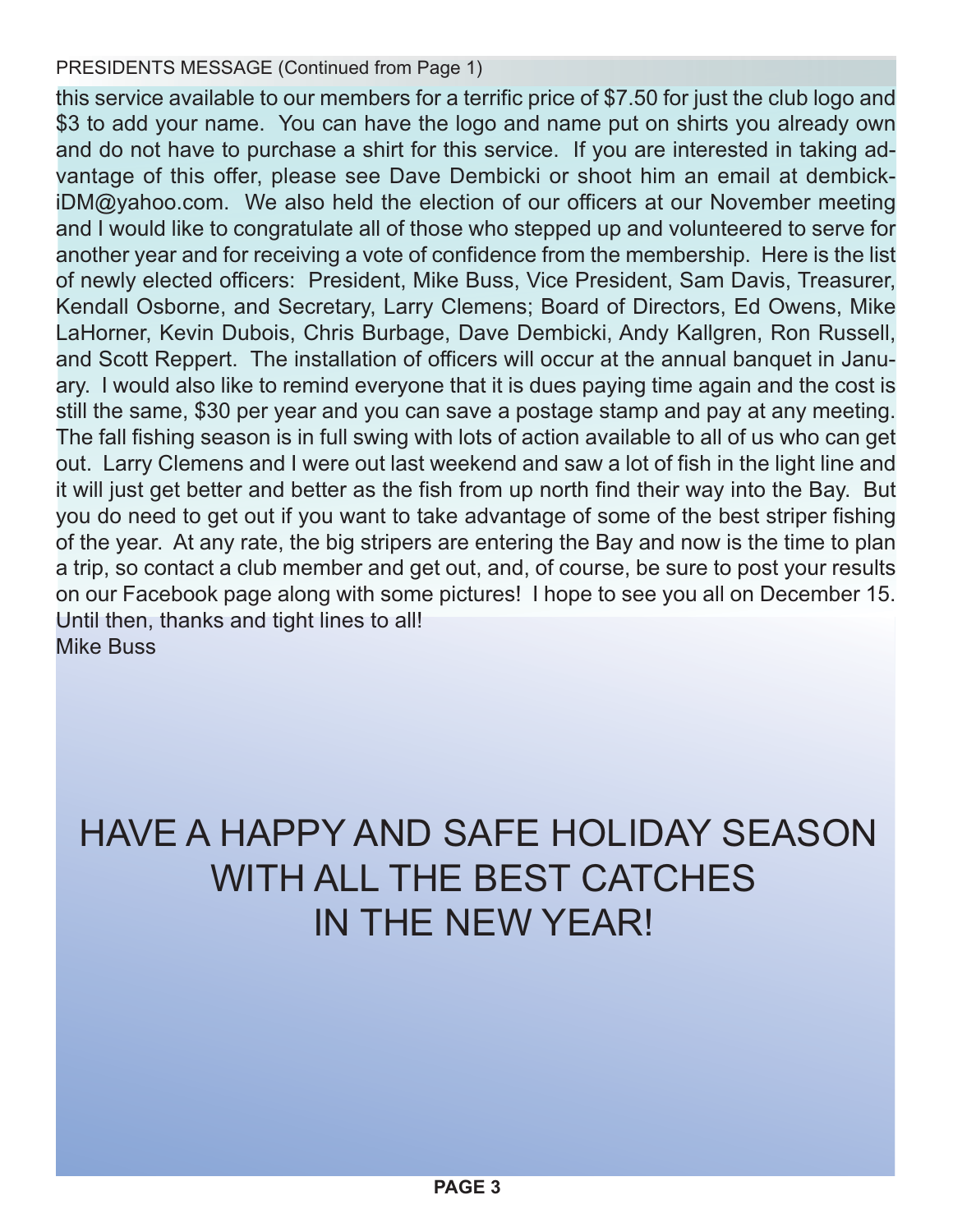# **FISHING REPORTS**

The Weather continues to be fairly warm and so does the fall fishing. Some species, such as Tog are red hot with almost everything else being available.

Striped Bass are here, but reports are spotty. I was out the day after Thanksgiving and so were a lot of other anglers. We only saw two fish caught all day. We did not get any thing to bite our flies as the current was ripping, but we did get one Tog before our 16 ounce sinker stopped holding. We ventured out the next day with different results. The current and tide were opposite on the way out and it was a bumpy ride to the second island. We started out Tog fishing and caught 7. Then, as the current slacked and tide changed, the water laid down nicely and we took out the fly rods. We landed four before the current stopped completely. We waited for a good strong light line to see if there were fish holding, and sure enough - there were. They were not loaded up between the pilings, but each light had one to four fish visible. All of the Striped Bass caught had sealice on them.

Reports of big bass in Long Island and New Jersey are still abundant, but some large Stripers are being caught in the upper Chesapeake Bay. The third and fourth Islands of the Chesapeake Bay Bridge Tunnell have produced some nice fish. Bait has been plentiful and so are the fisherman. At one point, there were boats on every other piling and FIVE headboats fishling around the chicken coup and Two fishing around the second island.

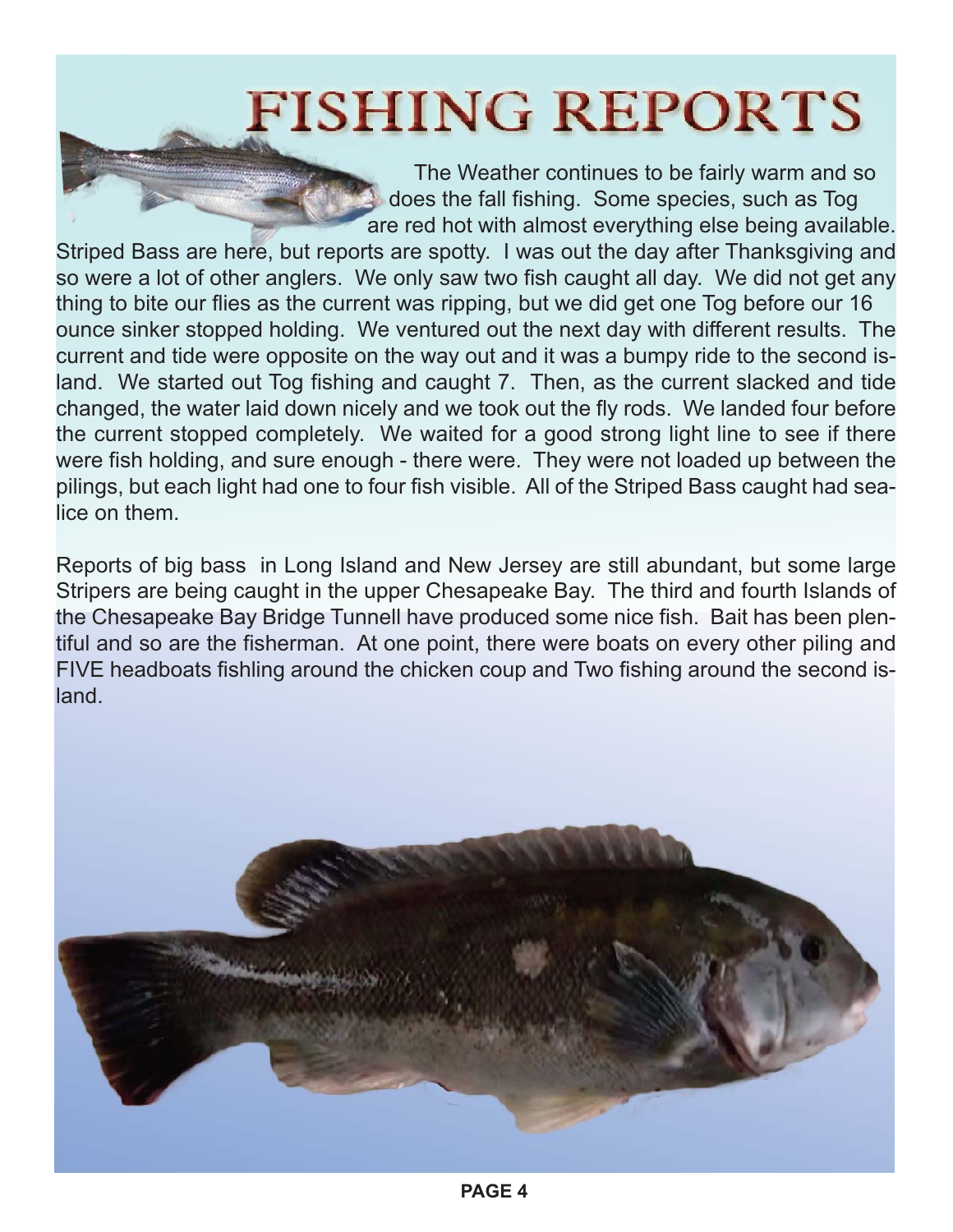

# *READY, AIM, SH*

Take a moment to enhance your memories in the digital world! For many of us, our catch of the day is brought home in the form of digital images. Thinking about a few simple things will enhance your photos with fantastic results. Most cameras (and cell phones) are far superior to the older print

film formats. If your camera is 12 megapixels or higher, there is virtually no deterioration of quality. Two really big advantages are in the technology of light meters that are built into cameras. We used to take our light meters, spot read the subject, adjust the settings on the camera, then shoot. Now you point, push the shutter button

halfway down to get a spot read (or multi spot read), then fully press the shutter button - instant picture. You can see the results erase and reshoot if you don't like what you **see.** Special lenses, filters and effects can be applied easily. When shooting your fish, one must consider taking the shot immedi-  $\blacksquare$  ately and releasing the fish quickly to decrease the mortality rate. Have your camera out and in a connivent location . Show others you are **fishing with how to turn on. zoom, focus,** 

and snap the picture BEFORE catching the first fish. Zoom in on the fish as much as possible and make sure all your subject is in on the screen. Careful attention to composition will increase your satisfaction of having a good picture. Make sure the sun is not in front of the lense. Turn the boat (or your body on shore) so the light is on the subject, but not overexposing your shot. At night, shine a spotlight on the fish to allow the camera to focus on the subject, but make sure your red-eye reduction feature is on.

Photography can be a lot of fun and give you memories for a lifetime. Good pictures can be an art form and are often a challenge to get the results that satisfy the discriminating shutter bug.